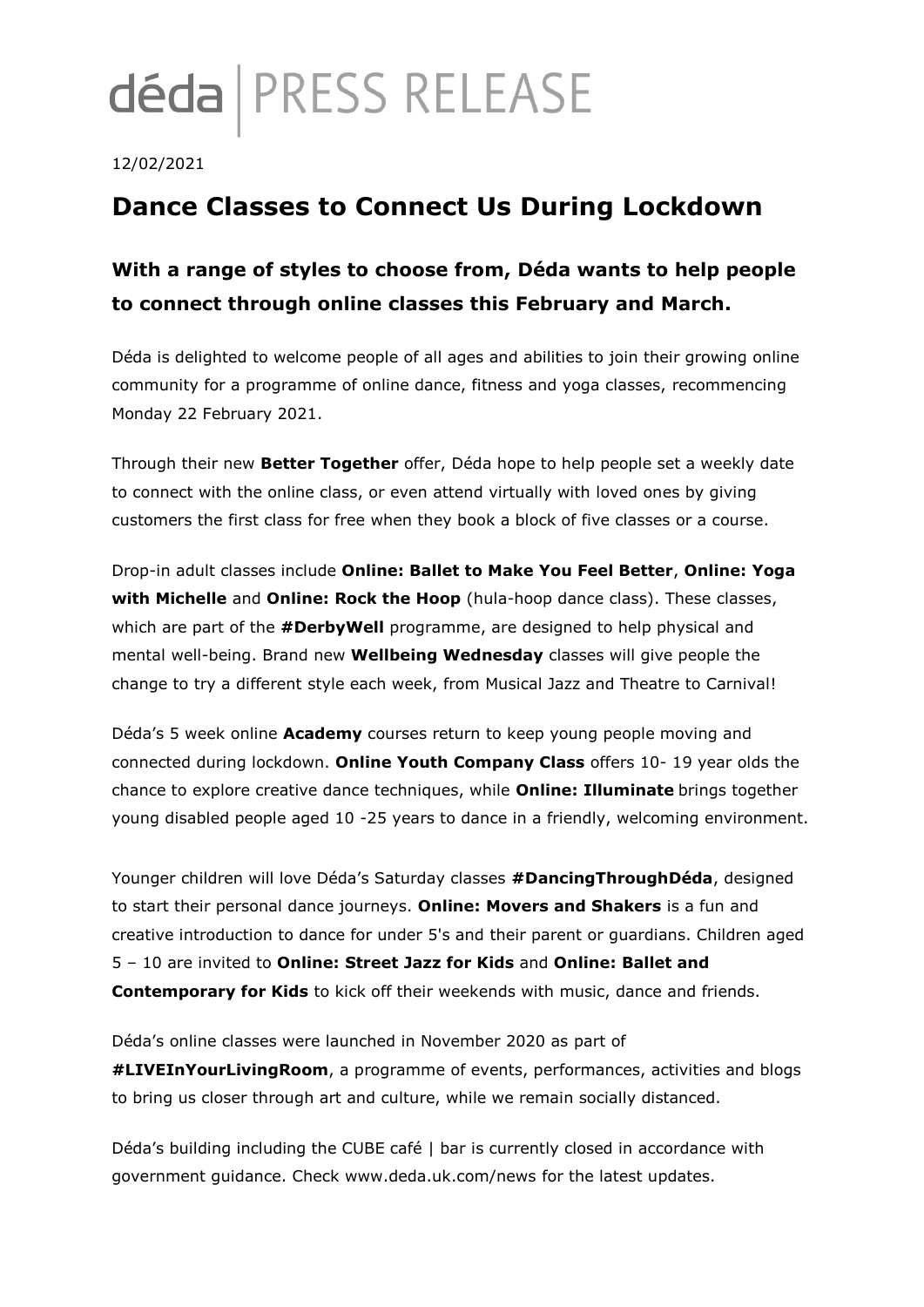#### **Clare Limb, Head of Dance Development and Learning at Déda says:**

*"Déda's online class programme has already impacted many lives; from a two year old attending their first ever dance class to a person in their sixties attending their first Ballet lesson in over fifty years. The classes have attracted local, regional and international audiences of all ages and abilities.* 

*I am excited to introduce a new addition to our programme: Wellbeing Wednesday, a series of five classes in a range of different styles that gives you the chance to learn something new. Bring Carnival into your kitchen, shimmy by your sideboard and Northern Soul your way around your lounge. These classes are designed to complement our online Derby Well programme of classes, which focus on being active, connecting with others and learning something new."*

#### **Parent of Movers and Shakers participant says:**

*"My child has been transported to another world – Beautiful!"*

#### **Ballet to Make You Feel Better participant says:**

*"Using the Zoom facility, you feel like you're not quite alone. I get quite excited about doing it and afterwards I feel wonderful!"*

Déda's online class programme will begin on the week commencing **Monday 22 February 2021**. Prices begin from £3.50 per class. Tickets are onsale now and can be purchased from [https://www.deda.uk.com/classes.](https://www.deda.uk.com/classes)

For more information and enquiries contact the Box Office team at [info@deda.uk.com.](mailto:info@deda.uk.com)

#### **Better Together discount**

First class free (or 20% off) on children and young people's courses taking place in between Monday 22 February - Saturday 27 March when customer quotes **'BTacademy'** at check out.

First class free when customer books 5 of the same Déda Adult drop-in classes within the period Monday 22 February - Saturday 27 March 2021 and quotes '**BTballet**', '**BTyoga**' or '**BThoop**' at check out for respective classes.

Offer ends 11.59 on Sunday 21 February. Terms and conditions apply. Visit: https://www.deda.uk.com/news/2021/better-together-class-discount

#### **Ends**